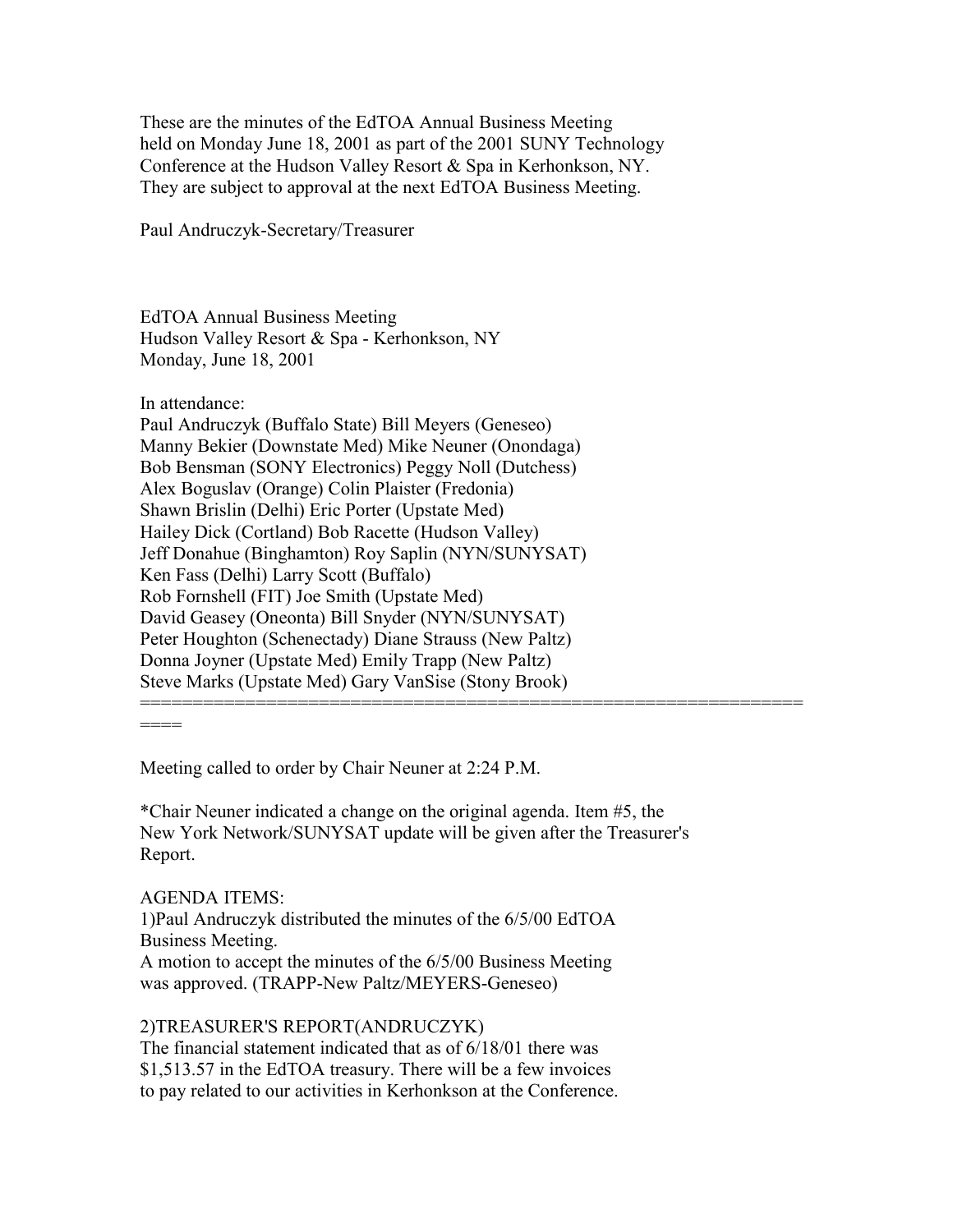(plaques/awards/gift certificates) We await word on "proceeds" from STC 2000. A motion to accept the treasurer's report was approved. (GEASEY-Oneonta/DICK-Cortland)

## 3)NYN/SUNYSAT(SNYDER)

- Plans to proceed to move to the Concourse Area of the Empire State Plaza (formerly the OGS Computer Center) have been delayed. NYN hopes to move in around July of 2002. The State is spending \$5,000,000 for facility rehab and another \$10,500,000 for equipment - Roy Saplin has a tentaive list of current NYN equipment that will be available to SUNY units once the move takes place. Copies were made available. The list becomes more definitive as we near July 2002. - A satellite change will occur during the first quarter of 2003. GE Americom to SES Astra. They have 41 birds and every bird has a redundant spare.

- Dave Poplawski will be doing a survey to find out how many campuses are using the AENY service provided by NYN. Eventually the NYN will become AENY-Access Education New York.

- Bob Bensman from SONY in Illinois spoke briefly. They(SONY) are installing the NYN setup at the Concourse and are making their "wares" available to all SUNY campuses who are interested in some kind of turnkey digital/video operation. SONY looks forward to further involvement in future STC's primarily because of their new interest in the Higher Education market.

## 4)REGIONAL REPORTS

- NORTHEAST

No meetings this year.

- SOUTHEAST

EMILY TRAPP reported the region is working on a "membership drive." Several EdTOA folks visited Gary VanSise at Stony Brook to see several of their new hi-tech rooms.

- CENTRAL

JEFF DONAHUE hosted a regional meeting at Binghamton and provided a fisrt-hand look at the many new hi-tech rooms they installed at his campus. The 3/13/01 meeting was attended by 40 EdTOA staff from the Central Region.

- WESTERN

BILL MEYERS hosted a meeting at Geneseo on 5/22/01. The main topic on the agenda was a look at their hi-tech rooms and a general discussion about maintaining them. 9 folks were "live" and 2 folks from Fredonia joined via the videoconference unit in Geneseo's DL room.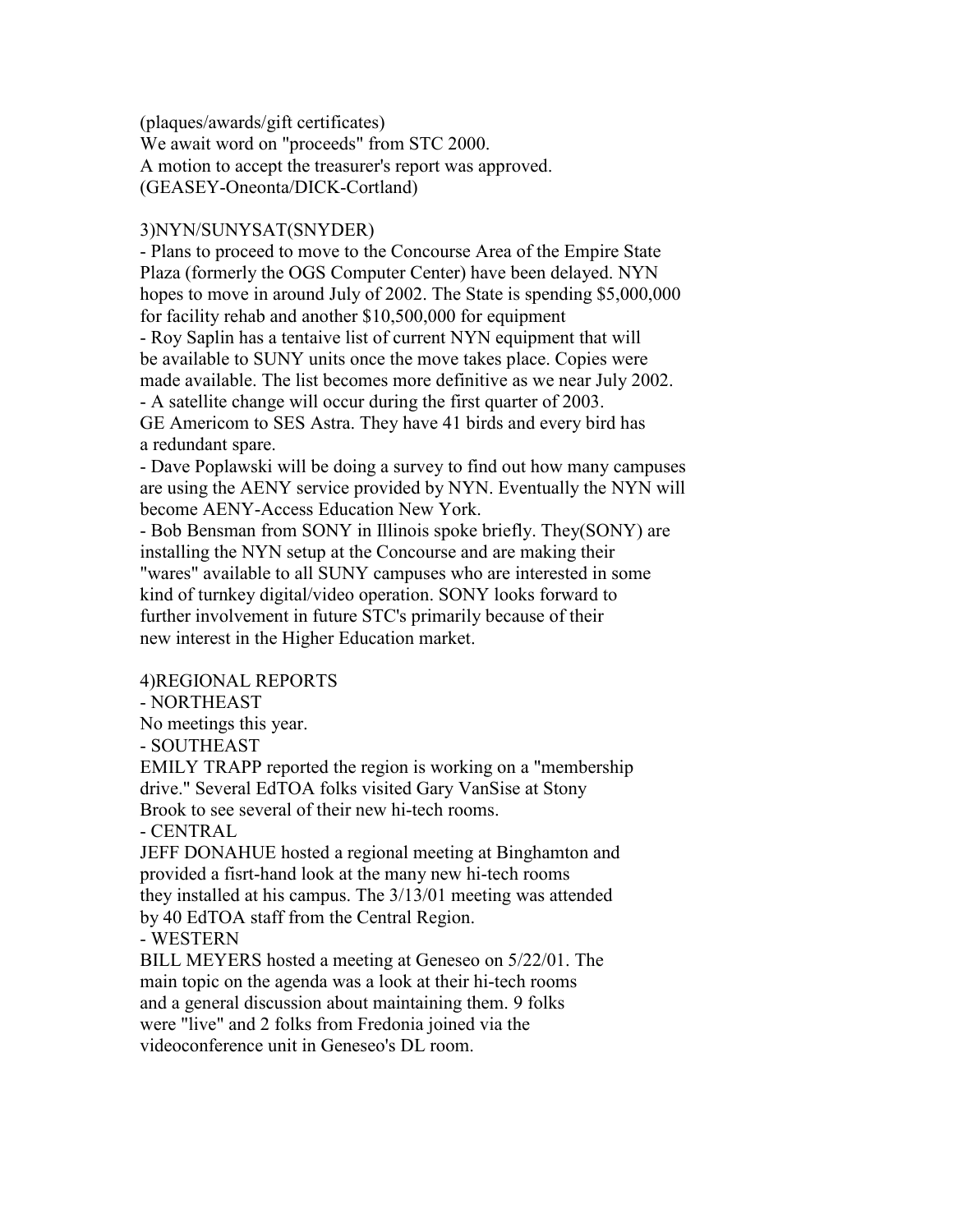#### 5)SUB-COMMITTEES

## - MULTIMEDIA CLASSROOMS(TRAPP)

There will be a session on maintaining hi-tech classrooms at STC on Wednesday.

- EMILY/DIANE are willing to take folks to New Paltz either tonite or on Wednesday after the conclusion of the conference. - An Equipment Museum??? Hosted at a campus....display some the "old" technology??(lantern slides/opague projectors/1/2" reel video decks/combo filmstrip-cassette units, etc.)

- What are people doing with old films? Some campus AV centers send them to germane departments, some put them in the school's archives.

## DISTANCE LEARNING(BIRKS)

- No report at this time. JOHN BIRKS was not able to attend STC.

#### WEB PAGE(HOUGHTON)

- Peter asked folks to go to the website and check out the pages available for updating campus memberships. http://www.edtoa.suny.edu/membership/membersh.html http://www.edtoa.suny.edu/membership/membership\_form\_ instructions.html http://www.edtoa.suny.edu/membership/EdTOAmemupdate.pdf - Peter sent out an "all points bulletin" several weeks ago and has gotten 10-12 updates already.

6)OLD BUSINESS

- None.

## 7)NEW BUSINESS

A - Fall Business Meeting

Discussion was held on holding a Fall business meeting this year. Options centered around the COA/TOA fall business meeting(if one is scheduled) or the 2001 Teaching Tools Program in Syracuse on October10-11th.

Someone needs to take charge and set things up...it means a date, location and costs(meals, etc.)

- Chair NEUNER shared information regarding the "announcement of the formation of the SUNY Council of CIOs." The concept was born via Richard Reeder at Stony Brook. He was invited to participate in a conference call and did. It was information gathering for EdTOA and sounded like an idea that arose several years ago at a previous STC.

## [click here for CIOdoc]

Discussion followed. It seems like we(EdTOA) are being asked to let the SUNY Council of CIOs be our go-between when it comes to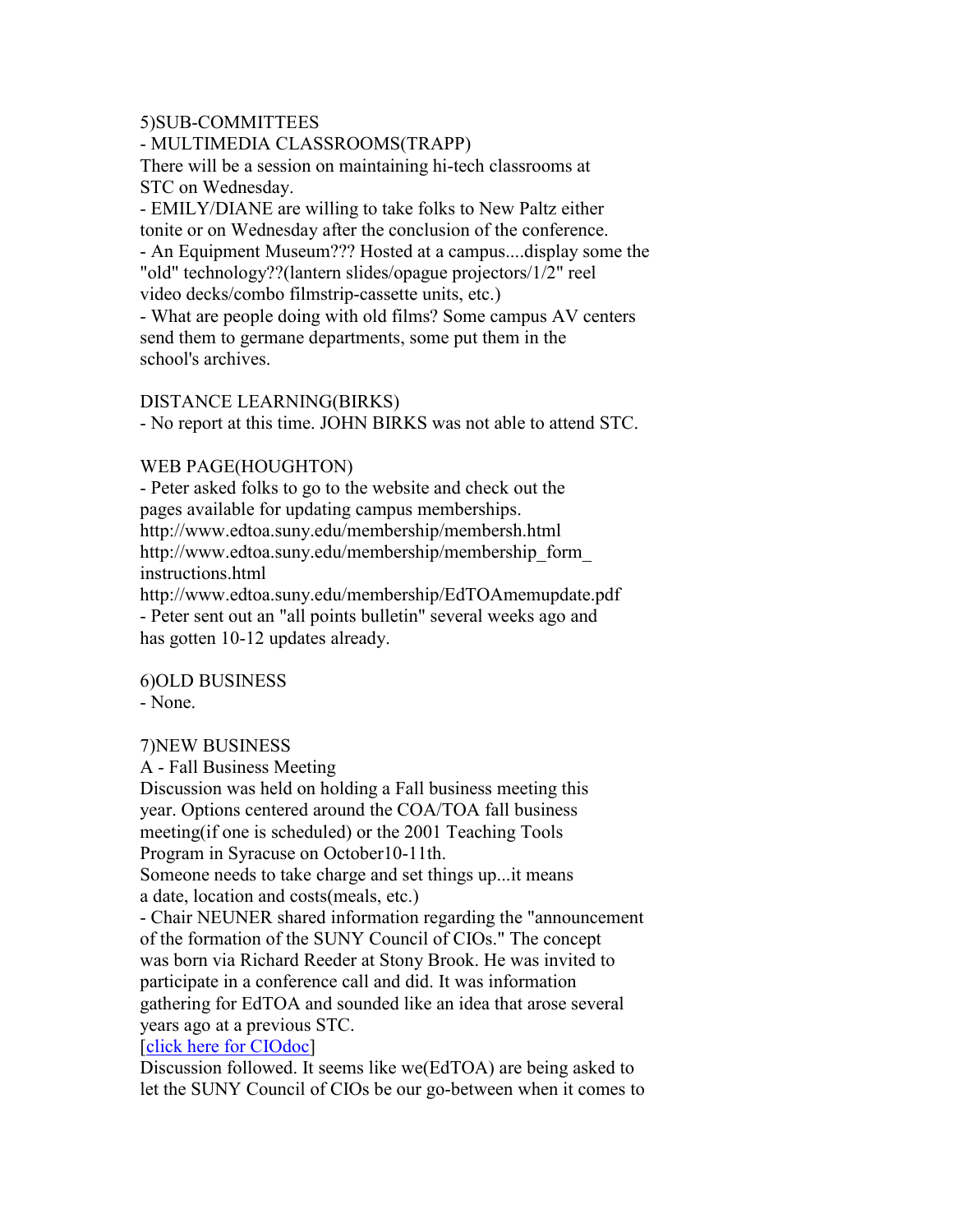ALIS. It was moved by ALEX BOGUSLAV and seconded by PEGGY NOLL to table the discussion. Motion carried.

# 8)ELECTION OF OFFICERS/REGIONAL REPS

- The general business meeting was suspended so regions could meet to hold elections for representatives and solicit nominations for officers.

- Upon resumption of the business meeting Chair NEUNER announced the following slate of REGIONAL REPRESENTATIVES for 2001-2002:

Central: HAILEY DICK-Cortland/MIKE NEUNER-Onondaga Northeast: SHAWN BRISLIN-Delhi/BOB RACETTE-Hudson Valley Southeast: PEGGY NOLL-Dutchess/EMILY TRAPP-New Paltz Western: BILL MEYERS-Geneseo/LARRY SCOTT-Buffalo

- The name of DAVID GEASEY was placed in nomination by the Executive Committee for the position of CHAIR for 2001-2002 and the Secretary was instructed to cast one ballot.

- The name of BILL MEYERS was placed in nomination by the Executive Committee for the position of CHAIR-ELECT and the Secretary was instructed to cast one ballot.

- The name of PAUL ANDRUCZYK was placed in nomination by the Executive Committee for the position of SECRETARY/TREASURER. The Secretary was ordered to cast one ballot for Paul Andruczyk.

# 10)ANNOUNCEMENTS

- Before turning the "gavel" over to DAVE GEASEY, MIKE thanked several members of the Executive Committee for their work on the committee as well as serving in various capacities on committees involved with this year's STC.

- He also announced that this year we would present our 2001 EdTOA Award for Outstanding Service to SUNY EdTOA at dinner on Tuesday nite. (EMILY TRAPP was this year's recipient.)

- DAVE GEASEY assumed the Chair's position and his first order of business was to present MIKE NEUNER with a token of appreciation for his efforts as chair for 2000-2001.

- DAVE said he looked forward to the upcoming year with the following goals in mind:

- Have regional reps "look" for those new EdTOA faces on campuses in their region.

- Use conference calls for Executive Committee meeting but try for at least one "face-to-face" meeting (I.e., September at Turning Stone in conjunction with the 2001 SBE22 meeting on September 13th.

- Take a closer look at a fall business meeting.